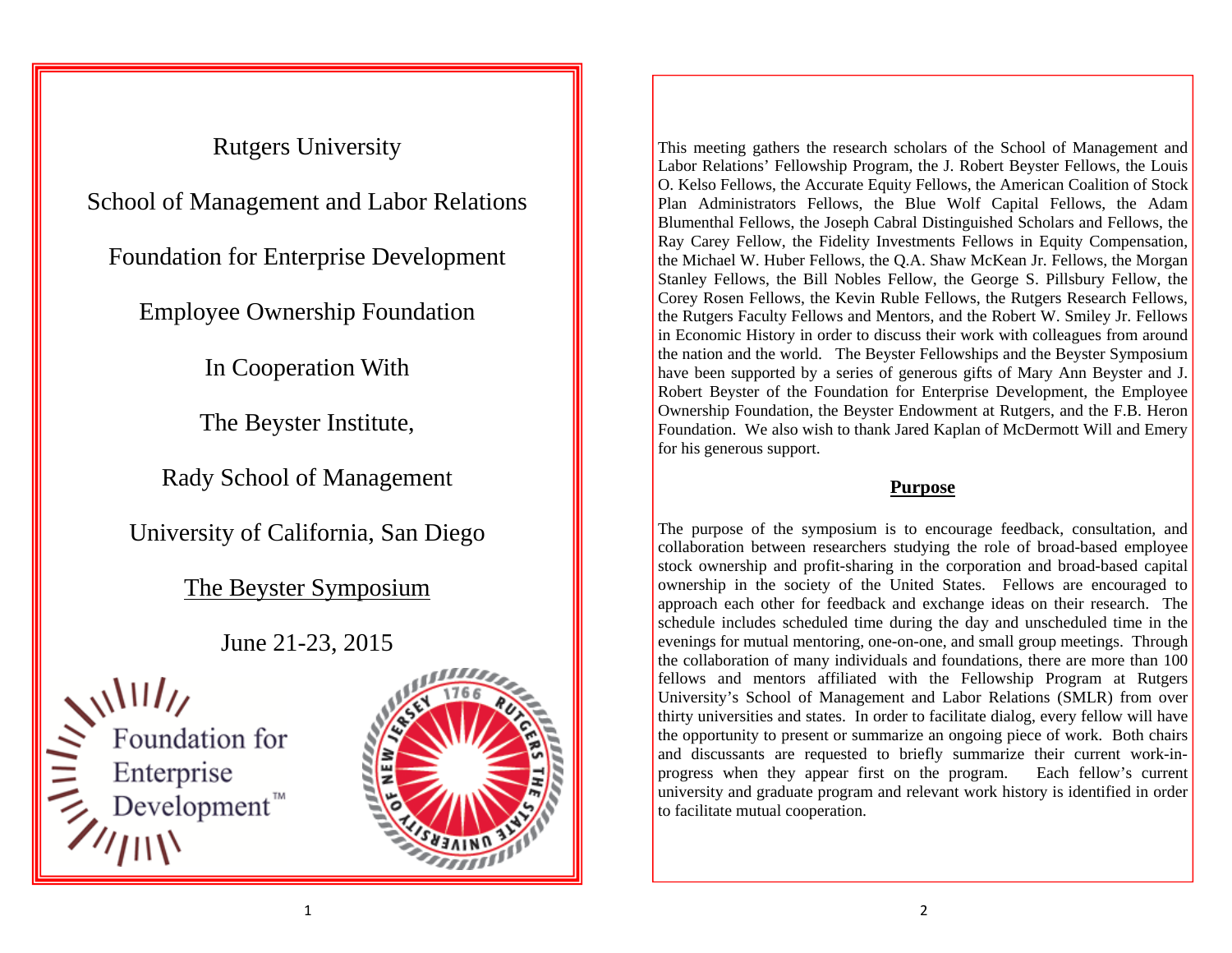# **JUNE 21, SUNDAY**

Opening informal reception - 5:00pm – 6:00pm *Location: Fifteenth Floor Penthouse Room, The Village at Torrey Pines, West Tower* 

Dinner – 6:00pm – 7:00pm *Location: Café Ventanas, Eleanor Roosevelt College* 

First shuttle departs for downtown La Jolla – 7:00pm *UCSD Visitor Center – N Point/Hopkins Dr & North Point Ln (Shuttles also leave at 8:00pm and 9:00pm)* 

*Note: Whisk'n Ladle at 1044 Wall Street in La Jolla will serve as a meet-up point in downtown La Jolla for conversation after dinner* 

Last shuttle departs from downtown La Jolla – 12:00 midnight *La Jolla Financial Building, 1200 Prospect Street #250 (Shuttles also leave at 10:00pm and 11:00pm)* 

# **JUNE 22, MONDAY**

Breakfast – 7:00am – 7:45am *Location: Cafe Ventanas, Eleanor Roosevelt College* 

WELCOME - 7:45am – 8:00am *Location: Beyster Auditorium* 

**Joseph Blasi**, J. Robert Beyster Distinguished Professor and Director, Fellowship Program, Rutgers University School of Management and Labor Relations with a doctorate in education form Harvard University; Research Associate, National Bureau for Economic Research

**Douglas Kruse**, J. Robert Beyster Faculty Fellow and Distinguished Professor, Fellowship Program, Rutgers University School of Management and Labor Relations with a doctorate in economics from Harvard University; Research Associate, National Bureau for Economic Research; Former senior economist at the President's Council of Economic Advisors

**Mary Ann Beyster**, President, Foundation for Enterprise Development

**Michael Keeling**, President, Employee Ownership Foundation

SESSION ONE - 8:00am - 9:30am *Location: Beyster Auditorium* 

Broad-based Equity Compensation in High Technology Firms

Chair: **Meesook Kim**, Rutgers Research Fellow, Rutgers University, School of Management and Labor Relations with a doctorate in Industrial Relations and Human Resources from the Rutgers University School of Management and Labor Relations

Case Study of Gilead Sciences, **Jill Sanford**, Broad-based Equity Programs, Gilead Sciences, 15 minutes

Case Study of Qualcomm, **David Reichel, Ph.D.**, Senior Director, Total Rewards Management, Qualcomm (with a doctorate in psychology from Virginia Tech), 15 minutes

Discussants: **John Bizjak**, J. Robert Beyster Fellow, Rutgers University, School of Management and Labor Relations; Professor of Finance, Neeley School of Business, Texas Christian University with a doctorate in finance from the University of Utah, 7 minutes

**Francesco Bova**, Louis O. Kelso Fellow and Accurate Equity Fellow, Rutgers University with a doctorate in accounting from Yale University, School of Management and Labor Relations; Associate Professor of accounting at the University of Toronto Rotman School of Management, 7 minutes

**Sanghee Park**, Morgan Stanley Fellow, Rutgers University, School of Management and Labor Relations; Assistant Professor of human resource management, Rutgers University, School of Management and Labor Relations with a doctorate in human resource management from the Cornell University School of Hotel Administration, 7 minutes

#### BRIEF RESEARCH UPDATES

**Thomas Dudley**, Louis O. Kelso Fellow, Rutgers University, School of Management and Labor Relations and Ph.D. candidate at the Stanford University Graduate School of Business, 2 minutes

BREAK - 9:30am – 10:00am *Location: Multipurpose Room, 1st floor (MPRI1)*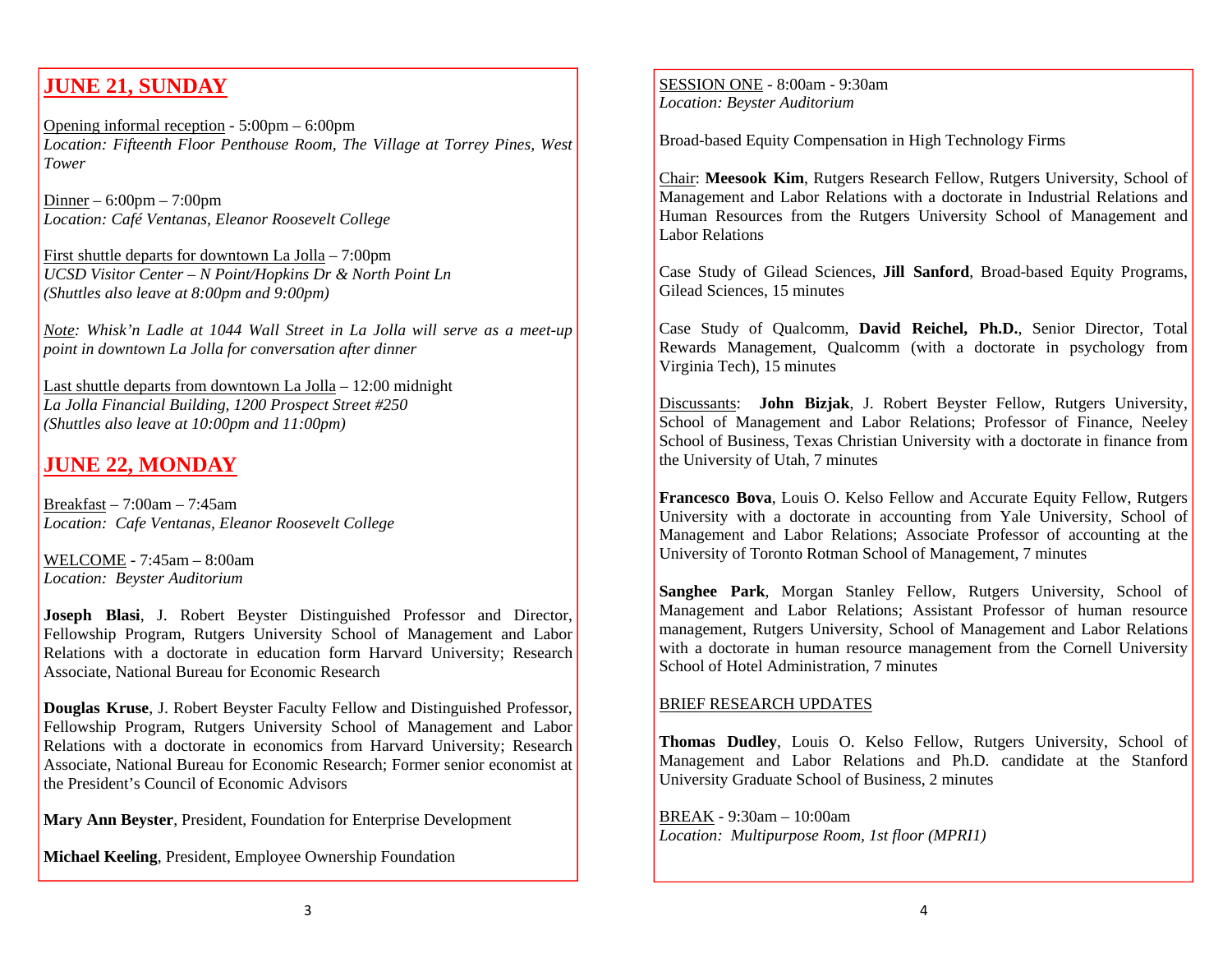SESSION TWO - 10:00am-11:30am *Location: Beyster Auditorium* 

Co-Chairs: **Amy Lyman, Ph.D.**, Rutgers Research Fellow and Mentor, Rutgers University, School of Management and Labor Relations with a doctorate from the University of Pennsylvania in the education, culture, and society program; Co-Founder, Great Place to Work Institute

**Sanghee Park**, Morgan Stanley Fellow, Rutgers University, School of Management and Labor Relations; Assistant Professor of human resource management, Rutgers University, School of Management and Labor Relations

The State of Broad-based Equity Plans, Their Decline, and Policy Ideas. **Barbara Baksa**, Executive Director, National Association of Stock Plan Professionals, 15 minutes

Narrow-based Versus Broad-based Equity Plans and Corporate Governance, Shareholder Rights, Firm Performance, & Public Policy. **Jack Zwingli**, Head, Incentive Lab, Institutional Shareholder Services, 15 minutes

National Culture and the Timing of Employee Stock Option Exercise. **Francesco Bova**, Accurate Equity Fellow and Louis O. Kelso Fellow, Rutgers University, School of Management and Labor Relations; Associate Professor of accounting at the University of Toronto Rotman School of Management (with **Marshall Vance**), 15 minutes

Report on the New Global Insights Survey on Equity Compensation Plans. **Carine Schneider**, Chair of the Board, Global Equity Organization and President, Equity Solutions, NASDAQ Private Market, 15 minutes

Discussants: **Will Gerken**, J. Robert Beyster Fellow, Rutgers University, School of Management and Labor Relations; Assistant Professor of finance at the University of Kentucky Gatton College of Business and Economics with a doctorate in finance from Michigan State University (**Bova** and **Vance**), 7 minutes

**Marshall Vance**, Fidelity Investments Fellow and Blue Wolf Capital Fellow, Rutgers University, School of Management and Labor Relations; Assistant Professor of accounting at the University of Southern California Marshall School of Business and the School of Accounting with a doctorate in accounting from the Wharton School of Business of the University of Pennsylvania, 7 minutes

**Felice Klein**, Corey Rosen Fellow, Rutgers University, School of Management and Labor Relations: Assistant Professor at the School of Human Resources and Labor Relations of Michigan State University with a doctorate in human resource studies from the School of Industrial and Labor Relations of Cornell University, 7 minutes

#### CONCURRENT SESSION

Discussion Panel: Municipal Initiatives on Worker Ownership *Location: Classroom 1S113* 

*Note: While this is a discussion panel, resource material by Mark Kaswan, Jennifer Jones Austin and Tim Palmer on worker cooperatives are available on the conference web site.* 

Chair: **Kyle Farmbry**, Louis O. Kelso Fellow, Rutgers University, School of Management and Labor Relations with a doctorate in philosophy from George Washington University and a J.D. from the Rutgers University School of Law; Dean of the Graduate School, Rutgers University at Newark; Professor in public affairs and administration at the Rutgers University School of Public Affairs and Administration at Newark

*Note: In a discussant panel the chairs will make sure each discussant receives a chance to talk.* 

Panelists: **Fred Freundlich**, Visiting Fellow, Beyster Institute of the Rady School of Management at the University of California, San Diego; Rutgers Research Fellow, Rutgers University, School of Management and Labor Relations with a doctorate in education from Harvard University; Professor of business in the Mondragon University

**Evan Casper Futterman**, Ph.D. candidate at the Bloustein School of Public Policy at Rutgers University in New Brunswick

**Mark Kaswan**, J. Robert Beyster Fellow and Michael W. Huber Fellow, Rutgers University, School of Management and Labor Relations with a doctorate in political science from UCLA; Assistant Professor of political science at the University of Texas at Brownsville

**Camille Kerr**, Director of Field Building, Democracy at Work Institute with a J.D. from the University of Cincinnati College of Law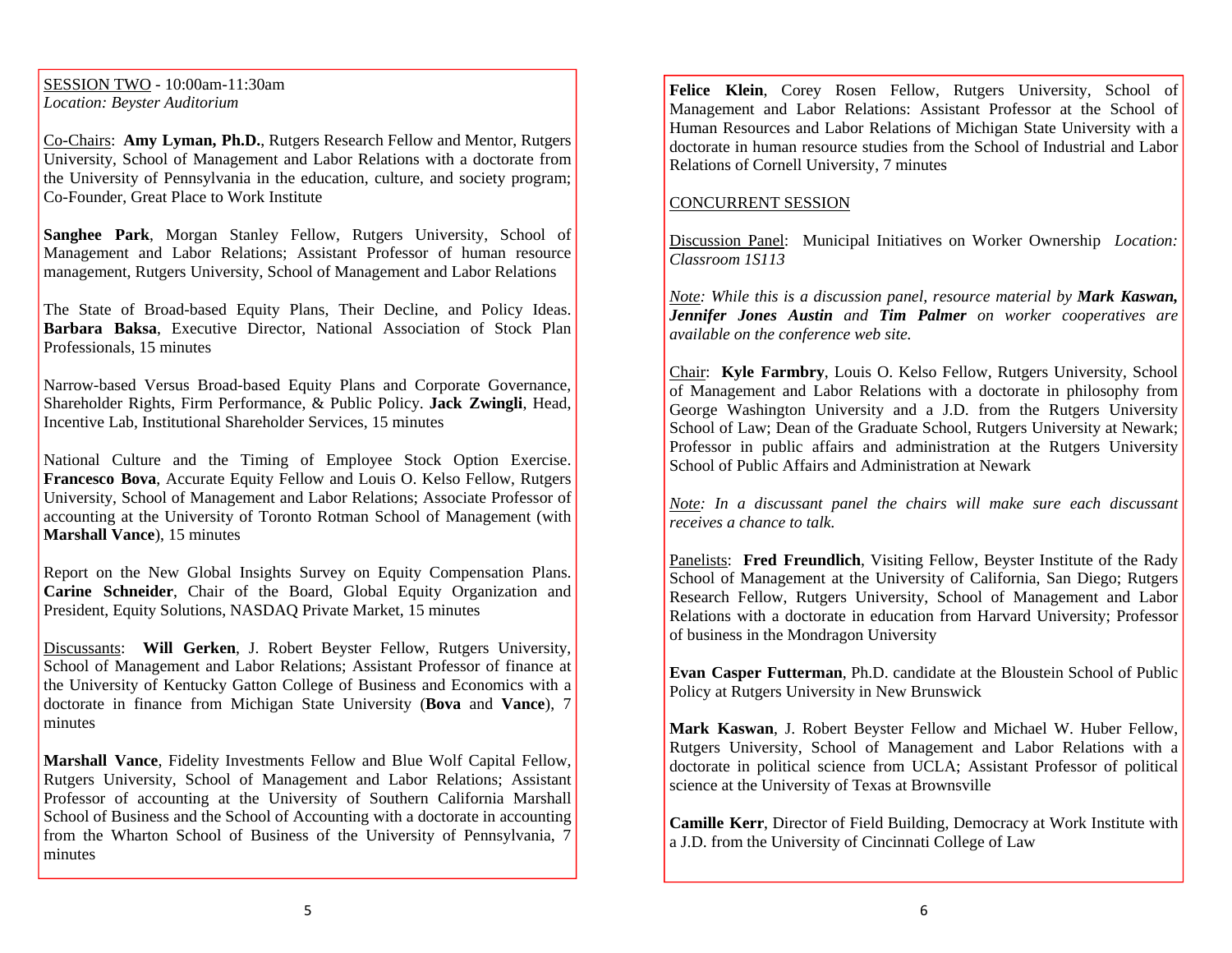**Ariana Levinson**, Michael W. Huber Fellow and Corey Rosen Fellow, Rutgers University, School of Management and Labor Relations with a J.D. from the University of Michigan Law School; Associate professor, Louis D. Brandeis School of Law at the University of Louisville

**Chris Michael**, Q. A. Shaw McKean Jr. Fellow, Rutgers University, School of Management and Labor Relations and a Ph.D. candidate in political science at the City University of New York with a J.D. from the City University of New York; Founding Executive Director of the NYC Network of Worker Cooperatives; Adjunct professor, CUNY Baruch College Zicklin School of Business; General Counsel, The ICA Group

**Laura Hanson Schlachter**, Rutgers Research Fellow, Rutgers University, School of Management and Labor Relations and a Ph.D. candidate in sociology at the University of Wisconsin in Madison

Respondent: **David Hammer**, The ICA Group of Boston

#### BRIEF RESEARCH ANNOUNCEMENTS

**Tim Palmer**, Director of Research, Democracy at Work Institute, 2 minutes

#### CONCURRENT SESSION

New Research on Employee Ownership *Location: Classroom 1S114* 

Co-Chairs: **Lenore Palladino**, Louis O. Kelso Fellow, Rutgers Research Fellow, Rutgers University, School of Management and Labor Relations with a doctorate in economics from the New School University and a J.D. from the Fordham Law School

**Anne-Laure Winkler**, American Coalition of Stock Plan Administrators Fellow, Rutgers University, School of Management and Labor Relations with a doctorate in Industrial Relations and Human Resources from the Rutgers University School of Management and Labor Relations; Assistant Professor, Zicklin School of Business, Baruch College of the City University of New York

Shared Capitalism and Risk. **Angelina Grigoryeva**, Michael W. Huber Fellow, Rutgers University, School of Management and Labor Relations and a Ph.D. candidate in sociology at Princeton University, 15 minutes

Varieties of Capitalism: Shared Capitalism, Social Capital and Intra-Organizational Dynamics. **Sangjoon Lee**, George S. Pillsbury Fellow, Rutgers University, School of Management and Labor Relations and a Ph.D. candidate in sociology at Stanford University, 15 minutes

The Effect of Employee Ownership on Effort and Supervision. **Erik Olsen**, Joseph Cabral Distinguished Scholar and Fellow and Louis O. Kelso Fellow, Rutgers University, School of Management and Labor Relations with a doctorate in economics from the University of Massachusetts at Amherst; Associate Professor of economics at the University of Missouri in Kansas City, 15 minutes

Examining the Relationship of Employee Ownership to Local Economic Factors. **John Guzek** Rutgers Research Fellow, Rutgers University, School of Management and Labor Relations with a BA degree in economics from the University of North Carolina at Chapel Hill; Program Manager, Legacy Business Services, City of New York, Office of Mayor Bill DeBlasio, 15 minutes

Discussants: **Dan Weltmann**, Corey Rosen Fellow, Rutgers University, School of Management and Labor Relations and a Ph.D. candidate in Industrial Relations and Human Resources from the Rutgers University School of Management and Labor Relations (**Grigoryeva**), 7 minutes

**Avner Ben-Ner**, Faculty Mentor and Fellow, Rutgers Fellowship Program, Rutgers University, School of Management and Labor Relations with a doctorate in economics from the State University of New York at Stony Brook; Professor in the Center for Human Resources and Labor Studies at the University of Minnesota Carlson School of Management (**Lee**), 7 minutes

**Douglas Kruse**, J. Robert Beyster Faculty Fellow and Distinguished Professor, Rutgers University, School of Management and Labor Relations (**Olsen**), 7 minutes

**Karla Walter**, Louis O. Kelso Fellow, Rutgers University, School of Management and Labor Relations; Associate Director, American Worker Project, Center for American Progress (**Guzek**)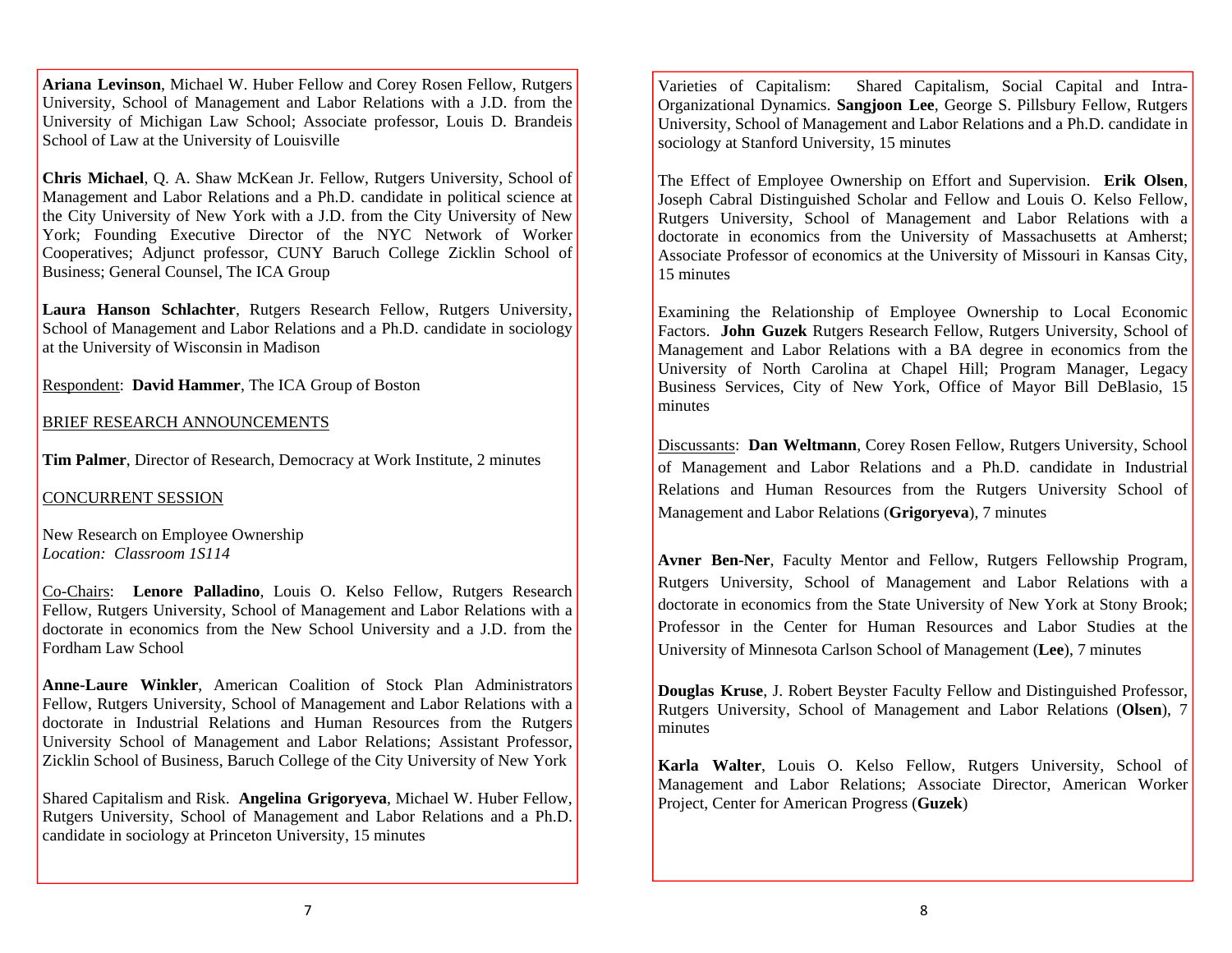#### BRIEF RESEARCH ANNOUNCEMENTS

**Daniel Souleles**, Ph.D. candidate in applied anthropology, Columbia University and Lecturer in anthropology at Brandeis University, 2 minutes

**Cristina Perez**, Louis O. Kelso Fellow, Rutgers University, School of Management and Labor Relations and a Ph.D. candidate in English literature at the Universidad Complutense de Madrid; Visiting Fellow in English literature at Harvard University, 2 minutes

LUNCH - 11:30am – 1:00pm *Location: Café Ventanas, Eleanor Roosevelt College* 

SESSION THREE – 1:00pm - 3:30pm

Panel: Worker-Owned Companies *Location: Beyster Auditorium* 

Chairs: **Steven Freeman**, Louis O. Kelso Fellow, Rutgers University, School of Management and Labor Relations with a doctorate from the Sloan School of Management at MIT; Faculty member in the graduate program in organizational dynamics at the University of Pennsylvania

Alvarado Street Bakery, **Joseph Tuck**, Former General Coordinator, 15 minutes

Amsted Industries, **Steve Smith**, Vice President, General Counsel and Secretary with a J.D. from the University of Chicago Law School, 15 minutes

Entertainment Partners, **Ron Cogan**, Vice President and **Lauri Veverka**, Employee-Owner, 15 minutes

KAPCO Global, **Andrew Todhunter**, President, 15 minutes

Discussants: **Ginny Vanderslice**, Founding Partner and President, Praxis Consulting Group, Faculty member in the graduate program in organizational dynamics at the University of Pennsylvania; Founder and Academic Director, ESOP CEO/Presidents Executive Summer Workshop, University of Pennsylvania, 7 minutes

**Fred Freundlich**, Visiting Fellow, Beyster Institute of the Rady School of Management at the University of California, San Diego; Rutgers Research Fellow, Rutgers University, School of Management and Labor Relations; Professor, Mondragon University Faculty of Business, 7 minutes

**Fidan Kurtulus**, J. Robert Beyster Fellow and Joseph Cabral Distinguished Scholar and Fellow, and Michael W. Huber Fellow, Rutgers University, School of Management and Labor Relations with a doctorate in economics from Cornell University; Associate professor in economics at the University of Massachusetts at Amherst; Wertheim Fellow at the Harvard Law School, 7 minutes

#### BRIEF RESEARCH UPDATES

**Rick Van Doel**, Louis O. Kelso Fellow, Rutgers University, School of Management and Labor Relations and a Ph.d. candidate in organizational leadership at Indiana Wesleyan University, 2 minutes

**Vernon Woodley**, Louis O. Kelso Fellow, Rutgers University, School of Management and Labor Relations with a doctorate in sociology from the University of Iowa; Assistant Professor Eastern Illinois University Department of Sociology, 2 minutes

#### MENTORING AND INTEREST GROUP MEETINGS

FIRST MENTORING/INTEREST GROUP MEETING - 3:30pm - 4:30pm

GROUP A *Location: Classroom 1S113* 

**Meesook Kim, John Bizjak, Lenore Palladino, Thomas Dudley, John Guzek** 

GROUP B *Location: Classroom 1S114* 

**Cristina Perez**, **Sanghee Park**, **Sangjoon Lee**, **Felice Klein**, **Karla Walter**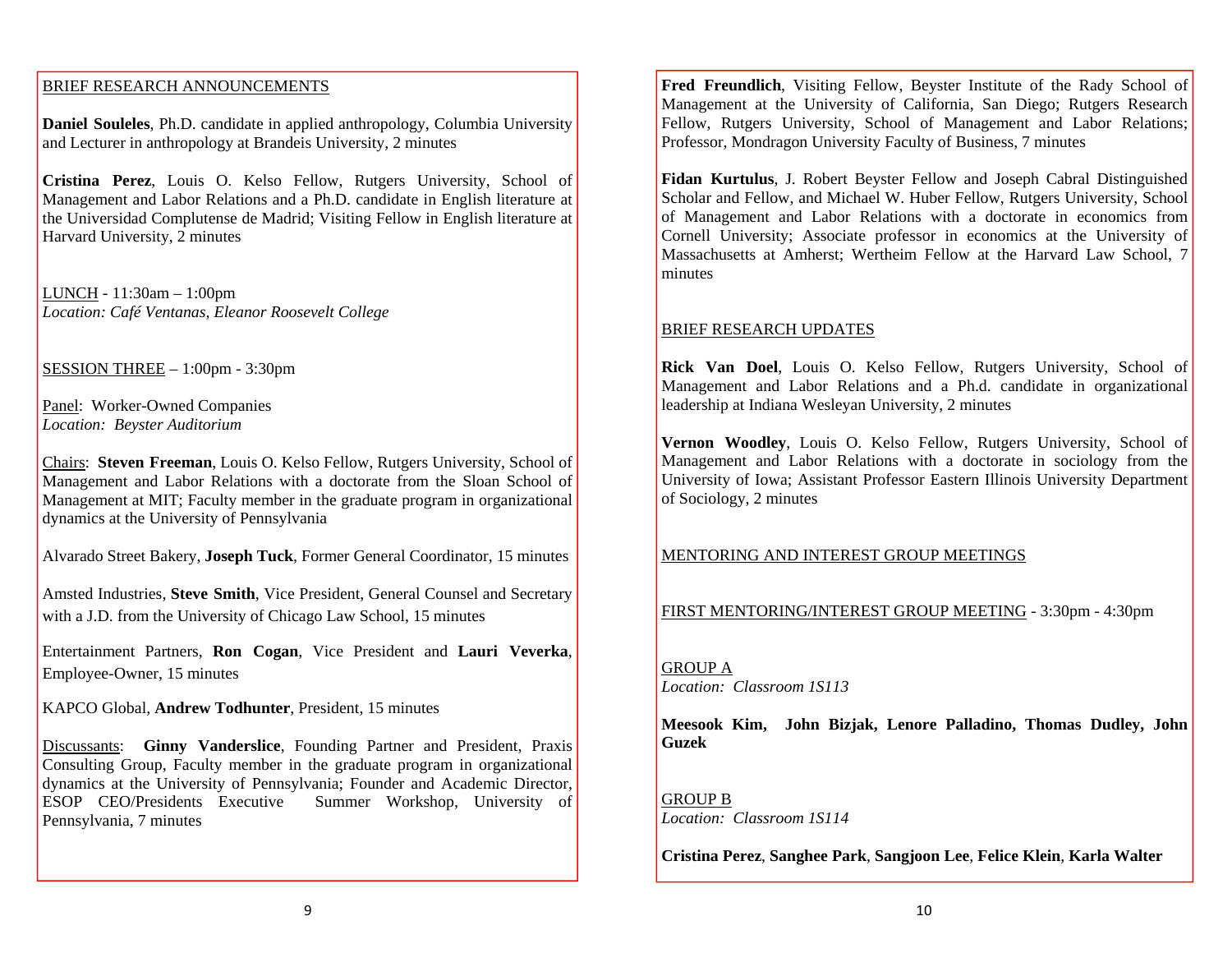#### SECOND MENTORING/INTEREST GROUP MEETING - 4:30pm - 5:30pm

GROUP A *Location: Beyster Auditorium* 

**Laura Hanson Schlachter**, **Will Gerken**, **Anne-Laure Winkler** 

GROUP B *Location: Classroom 1E106* 

**Rick Van Doel**, **Vernon Woodley**, **Angelina Grigoryeva**, **Daniel Souleles** 

DINNER - 5:30pm - 6:30pm *Location: Café Ventanas, Eleanor Roosevelt College* 

First shuttle departs for downtown La Jolla – 7:00pm *UCSD Visitor Center – N Point/Hopkins Dr & North Point Ln (Shuttles also leave at 8:00pm and 9:00pm)* 

Last shuttle departs from downtown La Jolla – 12:00 midnight *La Jolla Financial Building, 1200 Prospect Street #250 (Shuttles also leave at 10:00pm and 11:00pm)* 

#### **JUNE 23, TUESDAY**

Breakfast –  $7:00$ am -  $8:30$ am *Location: Café Ventanas, Eleanor Roosevelt College* 

SESSION ONE - 8:30am - 10:00am *Location: Beyster Auditorium* 

Policies for Inclusive Prosperity and Shared Capitalism

Co-Chairs: **Fidan Kurtulus**, J. Robert Beyster Fellow and Joseph Cabral Distinguished Scholar and Fellow, and Michael W. Huber Fellow, Rutgers University, School of Management and Labor Relations; Associate professor in economics at the University of Massachusetts at Amherst; Wertheim Fellow at the Harvard Law School

**Chris Mackin**, Ray Carey Fellow, Rutgers University, School of Management and Labor Relations with a doctorate in education from Harvard University; Visiting Lecturer, Rutgers University, School of Management and Labor Relations; Faculty Member, Harvard University Trade Union Program, Labor and Worklife Program, Harvard Law School

**Erik Olsen**, Joseph Cabral Distinguished Scholar and Fellow and Louis O. Kelso Fellow, Rutgers University, School of Management and Labor Relations; Associate Professor of economics at the University of Missouri in Kansas City

**Steve Smith**, Chair, Employee-Owned S Corporations of America (ESCA)

#### BRIEF RESEARCH ANNOUNCEMENTS

**Jason Windawi**, Research Associate, Alaska Permanent Fund Project, Rutgers University School of Management and Labor Relations; Ph.D. candidate in sociology, Princeton University, 2 minutes

#### CONCURRENT SESSION

New Research on Employee Ownership *Location: Classroom 1S114* 

Chair: **Peter Thompson**, Louis O. Kelso Fellow, Rutgers University School of Management and Labor Relations with a doctorate in business administration from the University of Illinois at Chicago; Assistant Clinical Professor in the College of Business Administration at the University of Illinois at Chicago

Employee Ownership and Organizational Citizenship Behavior: High Performance Ownership System and the Mediating Role of Psychological Ownership. **Erik Poutsma**, Faculty Mentor and Fellow, Rutgers University, School of Management and Labor Relations with a Ph.D. in business administration from the University of Nimegen School of Management; Associate Professor of comparative research of employment relations at the Radboud University Nimegen School of Management (with **Coen van Eert** and **Paul. E.M. Ligthart**), 15 minutes

**Andrew Pendleton**, Faculty Mentor and Fellow, Rutgers University, School of Management and Labor Relations with a doctorate in social science from the University of Bath; Professor of Human Resource Management, Durham University Business School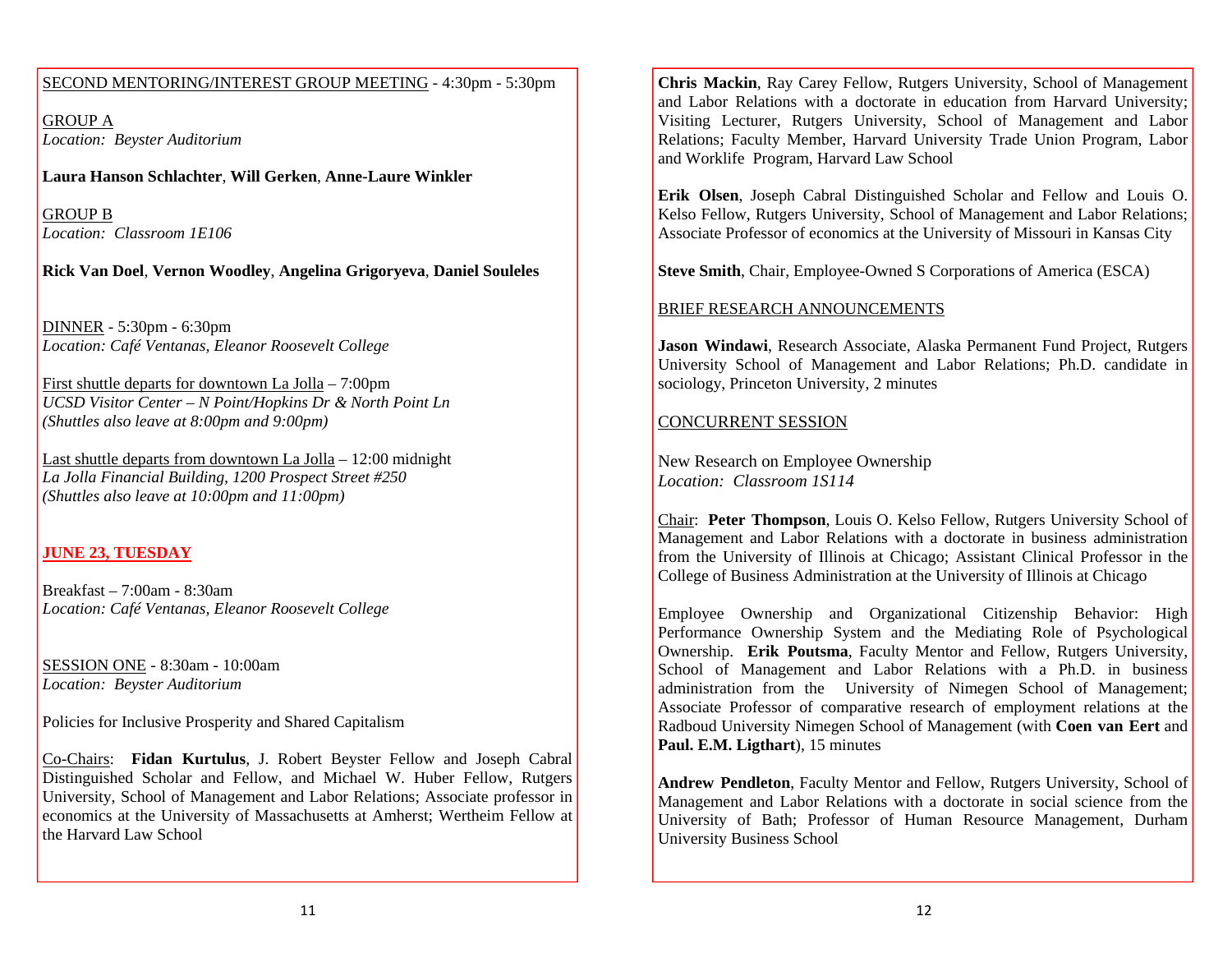Note: An earlier Center for American Progress *Report of the Commission on Inclusive Prosperity* is also included for context.

Capitalism for Everyone: The Center for American Progress Report, **Karla Walter**, Louis O. Kelso Fellow, Rutgers University, School of Management and Labor Relations; Associate Director, American Worker Project, Center for American Progress, 15 minutes

A Progressive/Conservative Policy Initiative on Shared Capitalism, **Nancy Wiefek**, Director of Research at the National Center for Employee Ownership with a Ph.D. in political science from Pennsylvania State University, 15 minutes

#### Discussant Panel:

*Note: In a discussant panel the chairs will make sure each discussant receives a chance to talk.* 

**Robert Ashford**, Faculty Mentor and Fellow, Rutgers Fellowship Program, Rutgers University School of Management and Labor Relations with a J.D. from the Harvard Law School; Professor of Law at the Syracuse University School of Law

**Karen Bernhardt-Walther**, J. Robert Beyster Fellow, Rutgers University, School of Management and Labor Relations with a Ph.D. in economics from the University of Chicago; Assistant Professor in economics at the University of Toronto

**Robert Hockett**, Faculty Mentor, Rutgers Fellowship Program, Rutgers University, School of Management and Labor Relations with a J.S.D. from the Yale Law School and a J.D. from the University of Kansas; Edward Cornell Endowed Professor of Law at the School of Law at Cornell University

**Melissa Hoover**, Executive Director, Democracy at Work Institute

**Michael Keeling**, President, Employee Ownership Foundation

Employee Ownership and Workplace Innovation

**Richard Long**, Faculty Mentor and Fellow, Rutgers University, School of Management and Labor Relations with a doctorate from Cornell University School of Industrial and Labor Relations; Professor and Hanlon Scholar of International Business at the University of Saskatchewan

**Tony Fang**, J. Robert Beyster Fellow, Rutgers University, School of Management and Labor Relations with a doctorate in industrial relations and human resource management from the University of Toronto; Stephen Jarislowsky Chair in Economic and Cultural Transformation at Memorial University, Adjunct Associate Professor (Research) at Monash Business School, and Associate Professor at the University of Toronto Bruneau Centre for Innovation and Research (IIC), 15 minutes

Atlas Container Corporation: Thinking Outside the Box. **Frank Shipper**, Kevin Ruble Fellow and Louis O. Kelso Fellow, Rutgers University School of Management and Labor Relations; a doctorate from the David Eccles School of Business at the University of Utah; Professor of management at the Franklin P. Perdue School of Business at Salisbury University, 15 minutes

Discussants: **Thomas Dudley**, Louis O. Kelso Fellow, Rutgers University, School of Management and Labor Relations and Ph.D. candidate at the Stanford University Graduate School of Business (**Poutsma**), 10 minutes

**Sangjoon Lee**, George S. Pillsbury Fellow, Rutgers University, School of Management and Labor Relations and Ph.D. candidate in sociology at Stanford University (**Long** and **Fang**), 10 minutes

**Raymond Russell**, Faculty Mentor and Fellow, Rutgers University, School of Management and Labor Relations with a doctorate in sociology from Harvard University; Professor of sociology at the University of California at Riverside (**Shipper**), 10 minutes

#### BRIEF RESEARCH UPDATES

**Richard Simpson**, Louis O. Kelso Fellow, Rutgers University, School of Management and Labor Relations with a doctorate in modern thought and literature from Stanford University; Assistant professor of humanities at the University of Alaska Southeast at Juneau, 2 minutes

BREAK—10:00am—10:30am *Location: Multipurpose Room MPRI1, 1st floor*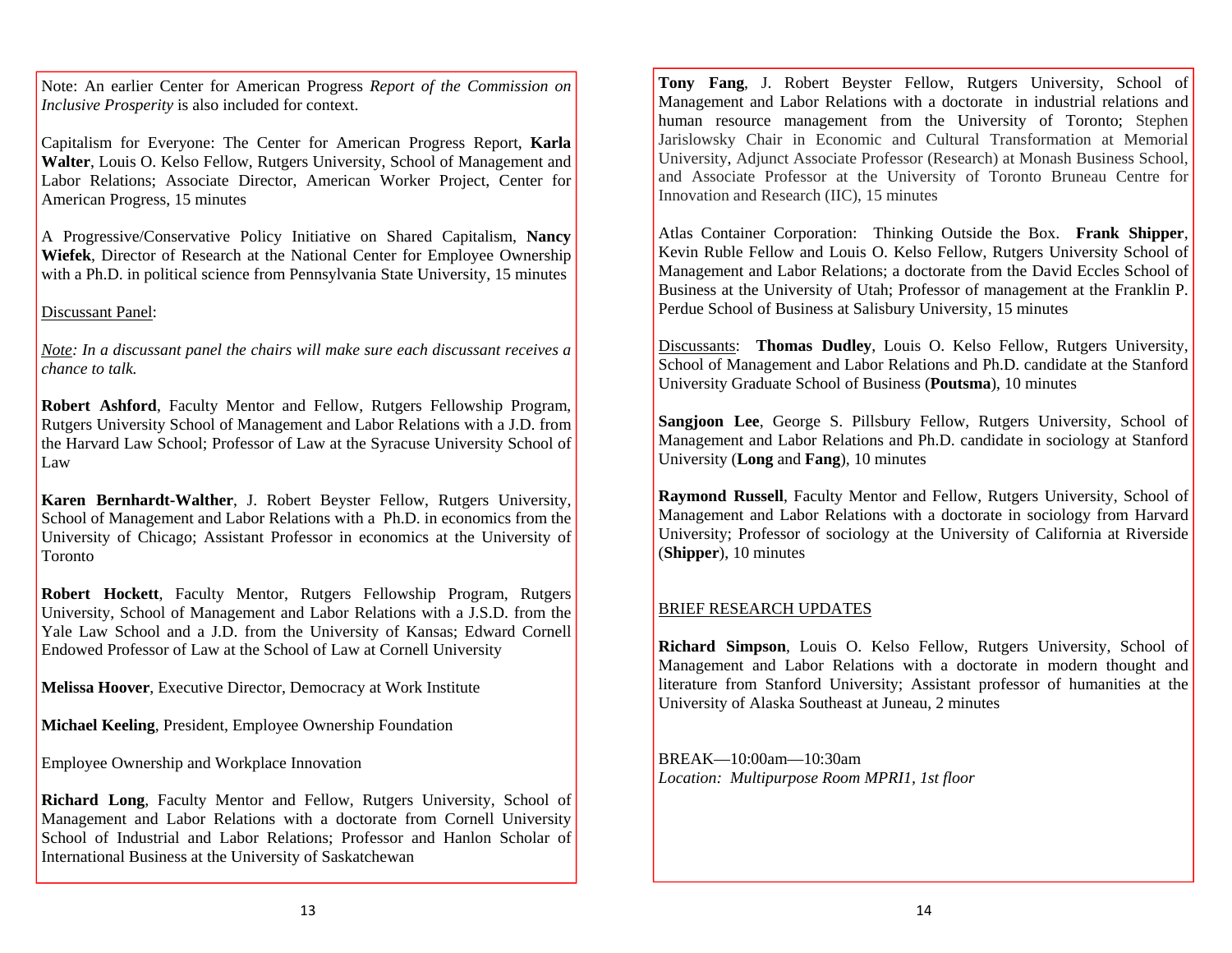SESSION TWO—10:30am—12:30pm *Location: Beyster Auditorium* 

Body of Work Presentation: The Work of **David Ellerman**

**David Ellerman**, Faculty Mentor and Fellow, Rutgers Fellowship Program, Rutgers University, School of Management and Labor Relations with a doctorate in mathematics from Boston University; Visiting Scholar, University of California, Riverside and Senior Fellow, Center on Global Justice, University of California, San Diego

The main focus of the presentation will be Ellerman's work over the last 40 years on the legal structure of worker owned companies for all the different types. This includes the distinction between personal rights and property rights, and how the conventional bundle of property rights in a corporation is restructured in the various varieties of worker ownership. Some attention will also be given to the underlying normative arguments about people getting the property rights to the fruits of their labor and the inalienable rights of selfgovernance.

*Note: This is the first body of work presentation of the Beyster Symposium where a scholar is asked to discuss their entire career's work with multiple respondents. A selection of Prof. Ellerman's papers and his powerpoint presentation are available at the conference Dropbox site, 45 minutes* 

Discussants: **Robert Hockett**, Faculty Mentor and Fellow, Rutgers Fellowship Program, Rutgers University, School of Management and Labor Relations; Edward Cornell Endowed Professor of Law at the School of Law at Cornell University, 15 minutes

**Carole Pateman**, Distinguished Professor Emeritus in Department of political science at the University of California, Los Angeles with a doctorate from Oxford University, 15 minutes

LUNCH - 12:30pm - 1:30pm

*Location: Café Ventanas, Eleanor Roosevelt College* 

SESSION THREE - 1:30pm - 3:00pm *Location: 1E106* 

Panel on Employee Ownership at Start-up Companies

Co-Chairs: **Anthony Mathews**, The Beyster Institute, Rady School of Management, University of California, San Diego. Mathews teaches the MBA course on Techniques in Equity Compensation, the Executive Education courses in the Governance Curriculum on Employee Ownership, the Employee Ownership Management Program, the Certificate Program for Non-professional ESOP Fiduciaries, and the ESOP Corporate Directors' Exchange course at the Beyster Institute

**Behzad Khorsand**, The Beyster Institute, Rady School of Management, University of California, San Diego

Presentations from several start-ups using broad-based equity compensation.

Discussion: Open discussion

#### CONCURRENT SESSION

New Research on Employee Ownership *Location: Classroom 1S113* 

Co-Chairs: **Steve Freeman**, Louis O. Kelso Fellow, Rutgers University, School of Management and Labor Relations; Faculty member in the graduate program in organizational dynamics at the University of Pennsylvania

**Nancy Wiefek**, Research Project Director, National Center for Employee Ownership with a Ph.D. in political science from Pennsylvania State University

Contribution of S ESOPs to Participants' Retirement Security, **Dr. Robert Carroll**, National Director, Quantitative Economics and Statistics (QUEST) at Ernst & Young with a Ph.D. in economics from Syracuse University; Former Deputy Assistant Secretary for Tax Analysis of the US Treasury Department, senior economist at the President's Council of Economic Advisers, and Senior Faculty Fellow in Center for Public Finance Research at American University, 15 minutes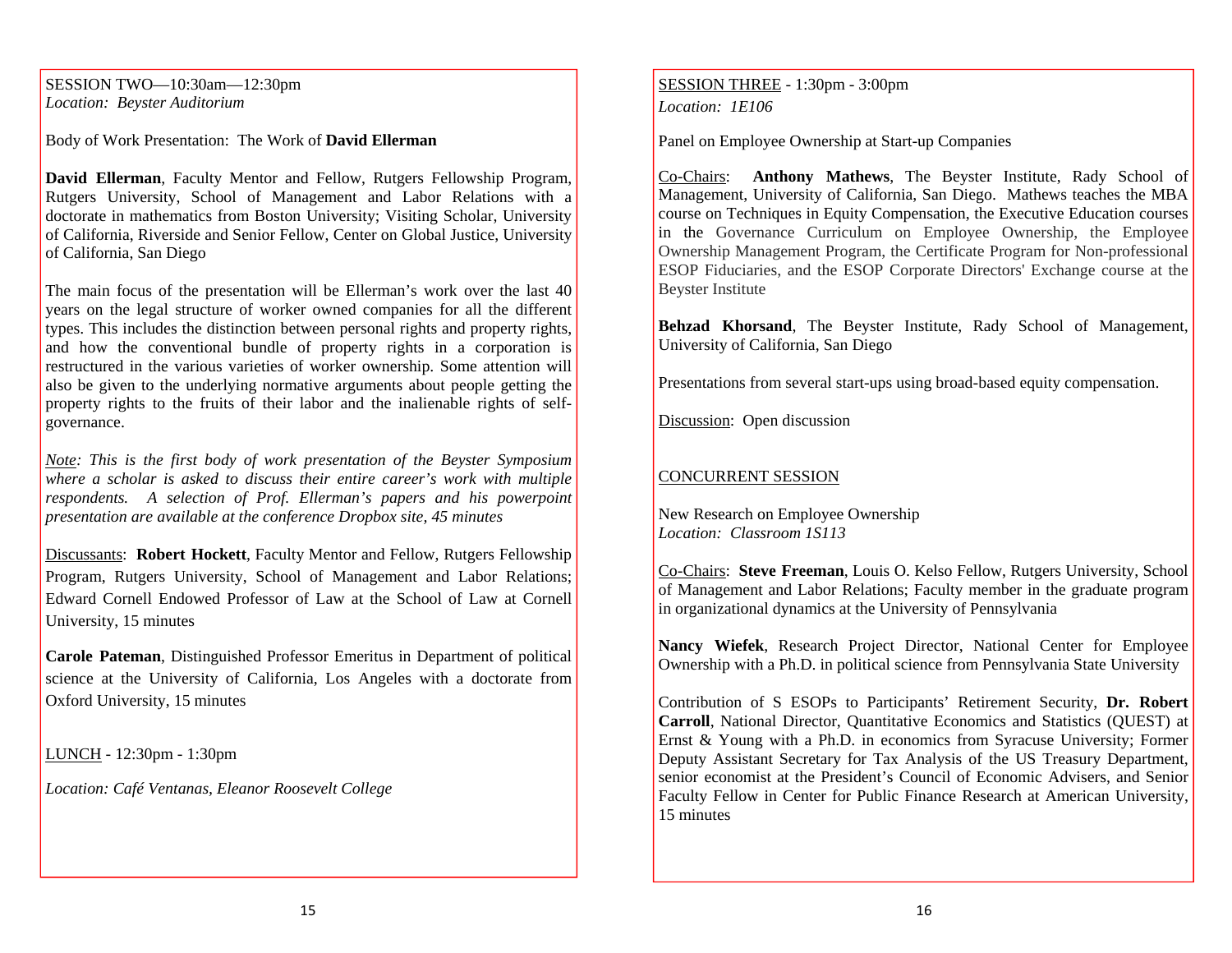Complementarities Between Employee Involvement and Financial Participation: Evidence From Finland. (with **Panu Kalmi**, **Takao Kato**, and **Mikko Makinen**). **Derek Jones**, Faculty Mentor and Fellow, Rutgers Fellowship Program, Rutgers University, School of Management and Labor Relations with a doctorate in labor and comparative economic systems from Cornell University; Irma M. and Robert D. Morris Professor of Economics at Hamilton College; Research Director in Economics for the Mondragon Cooperative Academic Community of Mondragon University; Research Fellow at the Davidson Institute at the University of Michigan; Research Fellow SKOPE (Oxford), 15 minutes

An Analysis of the Benefits S ESOPs Provide the U.S. Economy and Workforce. **Alex Brill**, Matrix Global Advisors; Research Fellow at the American Enterprise Institute (AEI); Former policy director and chief economist of the House Ways and Means Committee, and former staff member of the President's Council of Economic Advisers, 15 minutes

Do Broad-based Employee Ownership, Profit Sharing, and Stock Options Help the Best Firms do Even Better? **Joseph Blasi**, J. Robert Beyster Distinguished Professor, Rutgers University, School of Management and Labor Relations; Research Associate, National Bureau for Economic Research; **Richard B. Freeman**, Faculty Mentor and Fellow, Rutgers University, School of Management and Labor Relations; Research Associate, National Bureau for Economic Research; **Douglas Kruse**, J. Robert Beyster Faculty Fellow and Distinguished Professor, Rutgers University, School of Management and Labor Relations; Research Associate, National Bureau for Economic Research; Former senior economist at the President's Council of Economic Advisors, 15 minutes

Discussants: **Fidan Kurtulus**, J. Robert Beyster Fellow and Joseph Cabral Distinguished Scholar and Fellow, and Michael W. Huber Fellow, Rutgers University, School of Management and Labor Relations; Associate professor in economics at the University of Massachusetts at Amherst; Wertheim Fellow at the Harvard Law School (**Carroll**), 7 minutes

**Xiaoya Liang**, Corey Rosen Fellow, Rutgers University, School of Management and Labor Relations with a doctorate in management from the State University of New York; Associate professor in business administration at Fudan University in Shanghai (**Jones**), 7 minutes

**Erik Olsen**, Joseph Cabral Distinguished Scholar and Fellow and Louis O. Kelso Fellow, Rutgers University, School of Management and Labor Relations; Associate Professor of economics at the University of Missouri in Kansas City (**Brill**), 7 minutes

**Andrew Pendleton**, Faculty Mentor and Fellow, Rutgers University, School of Management and Labor Relations Professor of Human Resource Management, Durham University Business School (**Blasi/Freeman/Kruse**), 7 minutes

#### CONCURRENT SESSION

Introduction to Louis Kelso's Economic Theory That Gave Rise to ESOPS *Location: Classroom 1S114* 

Chair: **Vernon Woodley**, Louis O. Kelso Fellow, Rutgers University School of Management and Labor Relations; Assistant Professor Eastern Illinois University Department of Sociology

**Robert Ashford**, Faculty Mentor and Fellow, Rutgers Fellowship Program, Rutgers University School of Management and Labor Relations with a J.D. from the Harvard Law School; Professor of Law at the Syracuse University School of Law, 20 minutes

Discussion: Open discussion

#### CONCURRENT SESSION

Investment Banking, Financial Transactions, and the Creation of Worker-Owned Firms: A Panel on New Ideas *Location: Beyster Auditorium* 

Chair: **Ariana Levinson**, Michael W. Huber Fellow, Rutgers University, School of Management and Labor Relations; Associate professor, Louis D. Brandeis School of Law at the University of Louisville

Panelists: **Robert Hockett**, Westwood Capital; Faculty Fellow and Mentor, Rutgers University, School of Management and Labor Relations; Edward Cornell Endowed Professor of Law at the School of Law at Cornell University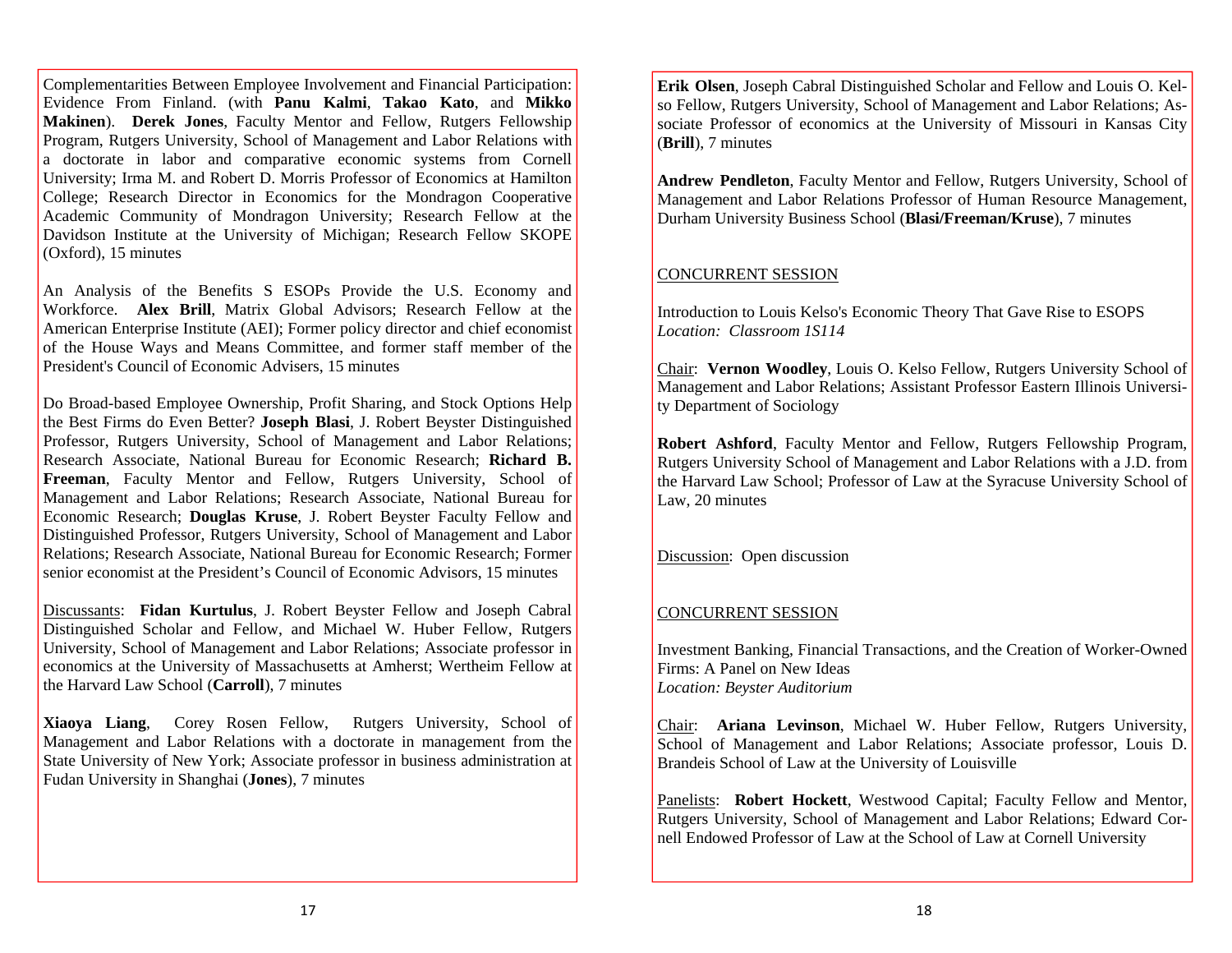**Jared Kaplan**, Senior Counsel, McDermott Will and Emery with an L.L.B. from the Harvard Law School

**Camille Kerr**, Democracy at Work Institute

**Dick May**, American Working Capital

**Chris Mackin**, American Working Capital; Ray Carey Fellow; Rutgers University, School of Management and Labor Relations

**John Menke**, Menke and Associates with an L.L.B. from the Yale Law School

Discussant: **Francesco Bova**, Louis O. Kelso Fellow and Accurate Equity Fellow, Rutgers University, School of Management and Labor Relations; Associate Professor of accounting at the University of Toronto Rotman School of Management

**Group Picture** - 3:00pm – 3:30pm. All members of the Fellowship Program should meet outside the entrance to the Beyster Auditorium.

MENTORING AND SPECIAL RESEARCH GROUP MEETINGS - 3:30pm - 5:00pm

FIRST MENTORING/INTEREST GROUP MEETING: 3:30pm - 4:15pm

GROUP A *Location: Classroom 1S113* 

**Meesook Kim, John Bizjak, Lenore Palladino, Thomas Dudley, John Guzek** 

GROUP B *Location: Classroom 1S114* 

**Cristina Perez, Sanghee Park, Sangjoon Lee, Felice Klein, Karla Walter** 

Special Research Group Meeting: Great Place to Work Research Team *Location: MPR1 (Multipurpose Room 1st floor)*

## SECOND MENTORING/INTEREST GROUP MEETING: 4:15pm - 5:00pm

GROUP A *Location: Beyster Auditorium* 

**Laura Hanson Schlachter, Will Gerken, Anne-Laure Winkler** 

GROUP B *Location: Classroom 1E106* 

## **Rick Van Doel, Vernon Woodley, Angelina Grigoryeva, Daniel Souleles**

Special Research Group Meeting: Employee Ownership in the Peoples Republic of China *Location: Offices of the Beyster Institute* 

**Xiaoya Liang**, Corey Rosen Fellow, Rutgers University, School of Management and Labor Relations; Associate professor in business administration at Fudan University in Shanghai; Chinese National Science Foundation Research Project on Employee Ownership

**Lihua Wang**, Rutgers Research Fellow, Rutgers University, School of Management and Labor Relations; Associate professor in international business in the College of Business at San Francisco State University; Chinese National Science Foundation Research Project on Employee Ownership

Special Research Group Meeting: New ESOP Survey Research Meeting *Location: Offices of the Beyster Institute*

AWARDS RECEPTION – 5:00pm – 5:30pm *Location: Fifteenth Floor Penthouse Room, The Village at Torrey Pines, West Tower* 

DINNER - 5:30pm – 7:00pm *Location: Fifteenth Floor Penthouse Room, The Village at Torrey Pines, West Tower* 

First shuttle departs for downtown La Jolla – 7:00pm *UCSD Visitor Center – N Point/Hopkins Dr & North Point Ln (Shuttles also leave at 8:00pm and 9:00pm)*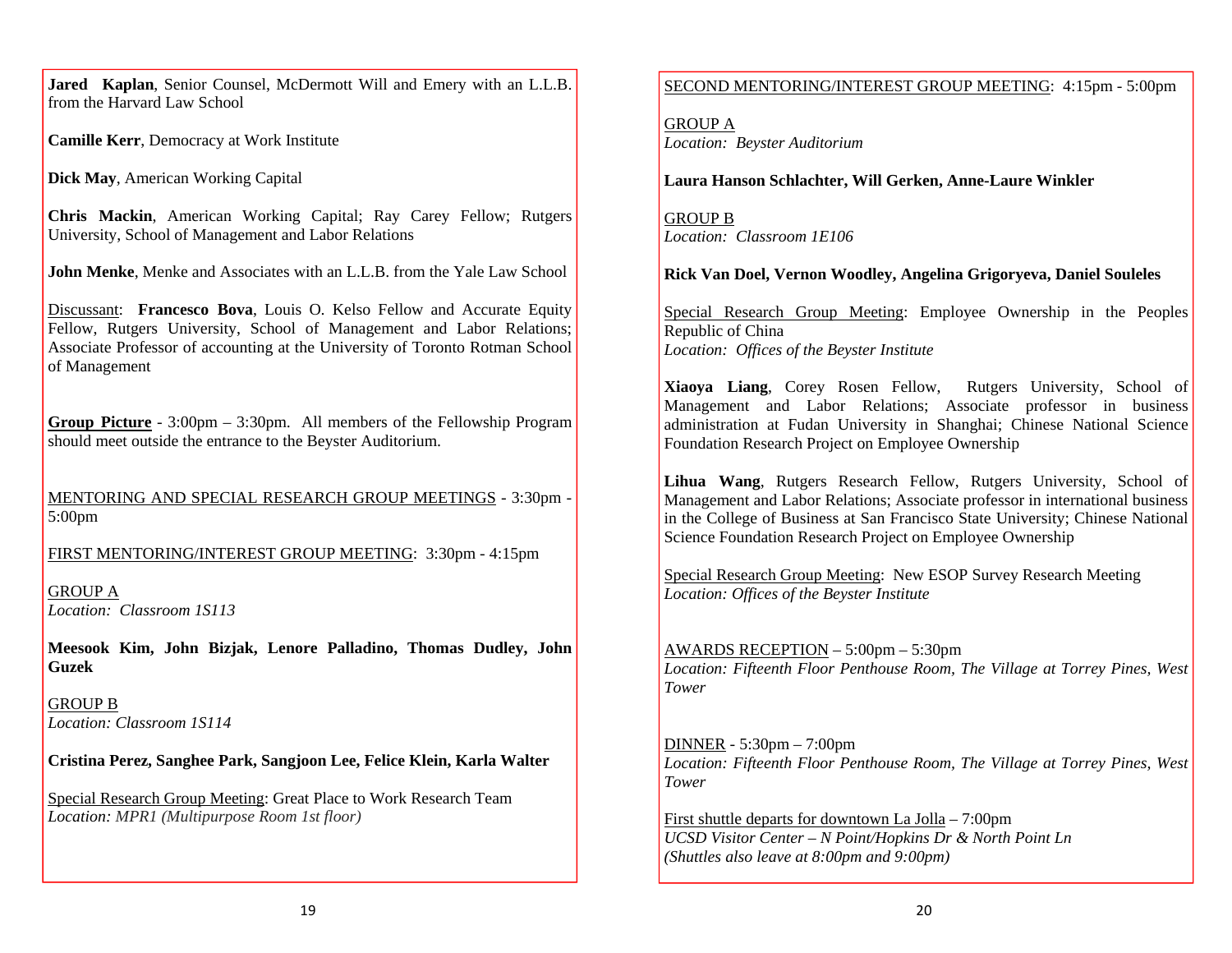Last shuttle departs from downtown La Jolla – 12:00 midnight *La Jolla Financial Building, 1200 Prospect Street #250 (Shuttles also leave at 10:00pm and 11:00pm)* 

#### **The Beyster Fellows Symposium**

The Beyster Fellows Symposium, which has been held once a year, is for emerging and experienced scholars who are members of the Fellowship Program at Rutgers University's School of Management and Labor Relations to study broad-based employee ownership and profit sharing. For more information and the announcement of new and continuing fellowships: smlr.rutgers.edu/research-and-centers/fellowship-programs.

#### **Support For The Fellowship Program**

The J. Robert Beyster Professorship and Fellowships were made possible through a gift of the Foundation for Enterprise Development by J. Robert Beyster and Mary Ann Beyster and the J. Robert Beyster Endowment at Rutgers University's School of Management and Labor Relations. The Louis O. Kelso Fellowships were made possible through a gift of the Employee Ownership Foundation. The Accurate Equity Fellowship is made possible through a gift of Accurate Equity. The Adam Blumenthal Fellowship was made possible through a gift of Adam Blumenthal and Lynn Feasley. The American Coalition of Stock Plan Administrators Fellowships were made possible through a gift of the American Coalition of Stock Plan Administrators. The Blue Wolf Capital Fellowship was made possible through a gift of Blue Wolf Capital Management and Adam Blumenthal and Lynn Feasley. The Joseph Cabral Distinguished Scholar and Fellowship was made possible through a gift of Joseph and Bonnie Cabral. The Ray Carey Fellowship was made possible through a gift of Ray and Dennice Carey. The Fidelity Fellowships in Equity Compensation Research were made possible through a gift of Fidelity Investments. The Michael W. Huber Fellowships were made possible through a gift of Dr. Caroline Huber. The Q. A. Shaw McKean Jr. Fellowships were made possible through a gift of Linda Borden McKean and the Shrewsbury Foundation. The Bill Nobles Fellowship was made possible through a gift of Bill and Connie Nobles. The George S. Pillsbury Fellowship was made possible through a gift of Charlie Pillsbury. The Corey Rosen Fellowships were made possible through a gift of the Rosen Ownership Opportunity Fund of the National Center for Employee Ownership. The Kevin Ruble Fellowship was made possible through a gift of Kevin Ruble and the Circle K Foundation. The Robert Smiley Jr. Fellowships in Economic History were made possible through a gift of Robert W. Smiley Jr.

#### **Copies of Papers**

All papers are available at the following Dropbox address: https:// www.dropbox.com/sh/o7o90gyx095pfeu/AABKoRjiGyoIcJgnwUP5XuWHa?  $d = 0$ . If you are having trouble accessing the site with the web address, you may go to www.dropbox.com, sign in with Joseph Blasi's email which is blasi@smlr.rutgers.edu and use the password FellowshipProgram. A few additional papers will be added when they arrive.

#### **Addresses and Brief Directions to Locations of the Conference**

THE VILLAGE AT TORREY PINES WEST TOWER Address: 2202 Scholars Drive North, La Jolla, Ca. 92023 Phone: 858-534-9380

Brief Directions: This 15 story apartment dorm tower is accessible from North Torrey Pines Road using the UCSD Northpoint Driveway that intersects with Scholars Drive North. It is across from the Sanford Consortium for Regenerative Medicine. It is a short walking distance from the UCSD Rady School of Management (up the hill) on the UCSD campus. See directions to Gilman Drive below.

#### THE UCSD RADY SCHOOL OF MANAGEMENT

Address: 9500 Gilman Drive, La Jolla, Ca. 92093

Phone: 858-534-9000

Brief Directions: This series of large glass buildings facing the Pacific is accessible from North Torrey Pines Road across from the Salk Institute for Biological Studies. See directions to Gilman Drive below.

Café Ventanas - UCSD Campus, Eleanor Roosevelt College Address: 9500 Gilman Dr. La Jolla, Ca. 92093 Telephone: 858-534-0567 Brief Directions: Café Ventanas is a short walk from The Village at Torrey Pines West Tower. See directions to Gilman Drive below.